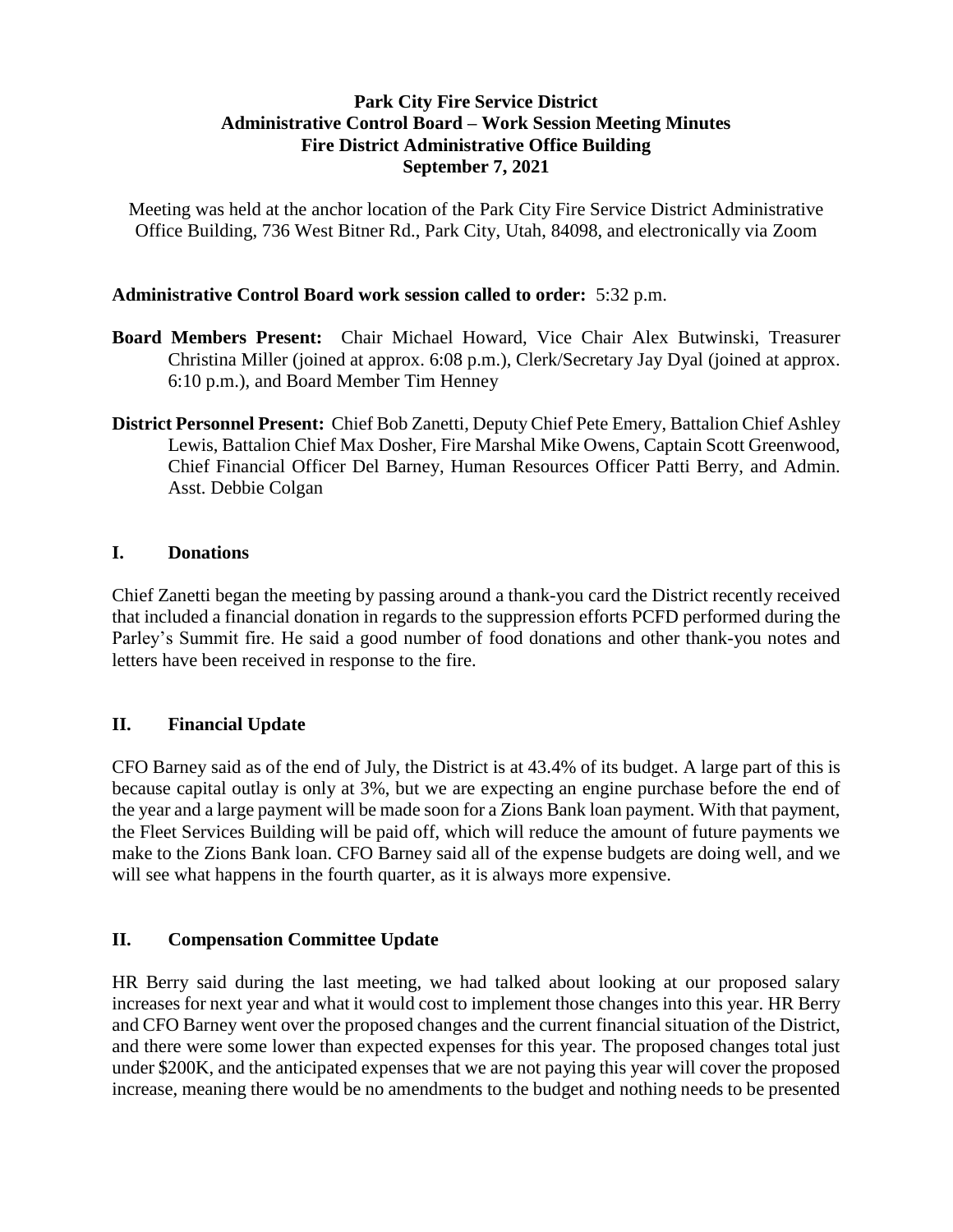to the County Council. There is room in the projected budget to implement the increases this year on the first pay period of October.

Board Member Henney commented Park City recently conducted a similar study of cities like Park City and implemented recommended category increases for personnel this year instead of waiting until next year because the market is so competitive right now and they were losing people they vested in. It is much easier to keep personnel and pay more to keep them rather than to pay to continually bring new people in and train them.

# **III. EMS Update**

Chief Lewis said the Summit County EMS Board met last week and Chief Zanetti will serve as Vice Chair for the group. Among other topics, there has been a lot of discussion regarding HB303 and how it will affect Summit County EMS operations, and a workgroup will be formed to sort out what needs to happen to come into compliance with the new law. This workgroup will bring recommendations to the EMS Board on how to move forward.

Chief Lewis said the part-time system for North and South Summit EMS is continually being adjusted to make sure ambulances are staffed. He said part-time positions present difficulties due to the current job market, and some full-time positions have been created to help alleviate this.

Chief Zanetti said there are open lines of communication between PCFD and North and South Summit fire districts, and the end goal for both North Summit and South Summit remains for each to have their own EMS program. He said it is a good goal and progress has been made, but a lot still needs to be done before that can happen. Chief Lewis added just the process the State of Utah requires for licensure will take 18 months.

Chair Howard commented there is a perception that the east side wants that transition to happen quickly, but people don't fully understand all the steps required to make that happen and he wants to make sure communication between PCFD, North Summit, and South Summit chiefs and officials is ongoing. Chief Lewis said HB303 will bring financial obligations to communities managing EMS systems, because as of right now, it appears communities will either need to contract with Summit County to have PCFD provide the service, or they will take the service on themselves and it will be up to them to fund and operate it.

# **IV. Parley's Summit Fire Update**

Chief Zanetti said Park City and Summit County officials worked well together and offered support during the Parley's Summit fire. The emergency managers will be holding a town action discussion for the public late in September to discuss what worked well and what we can do better. Chief Zanetti met with Senator Romney and other officials to discuss the fire, and he said it was a productive meeting.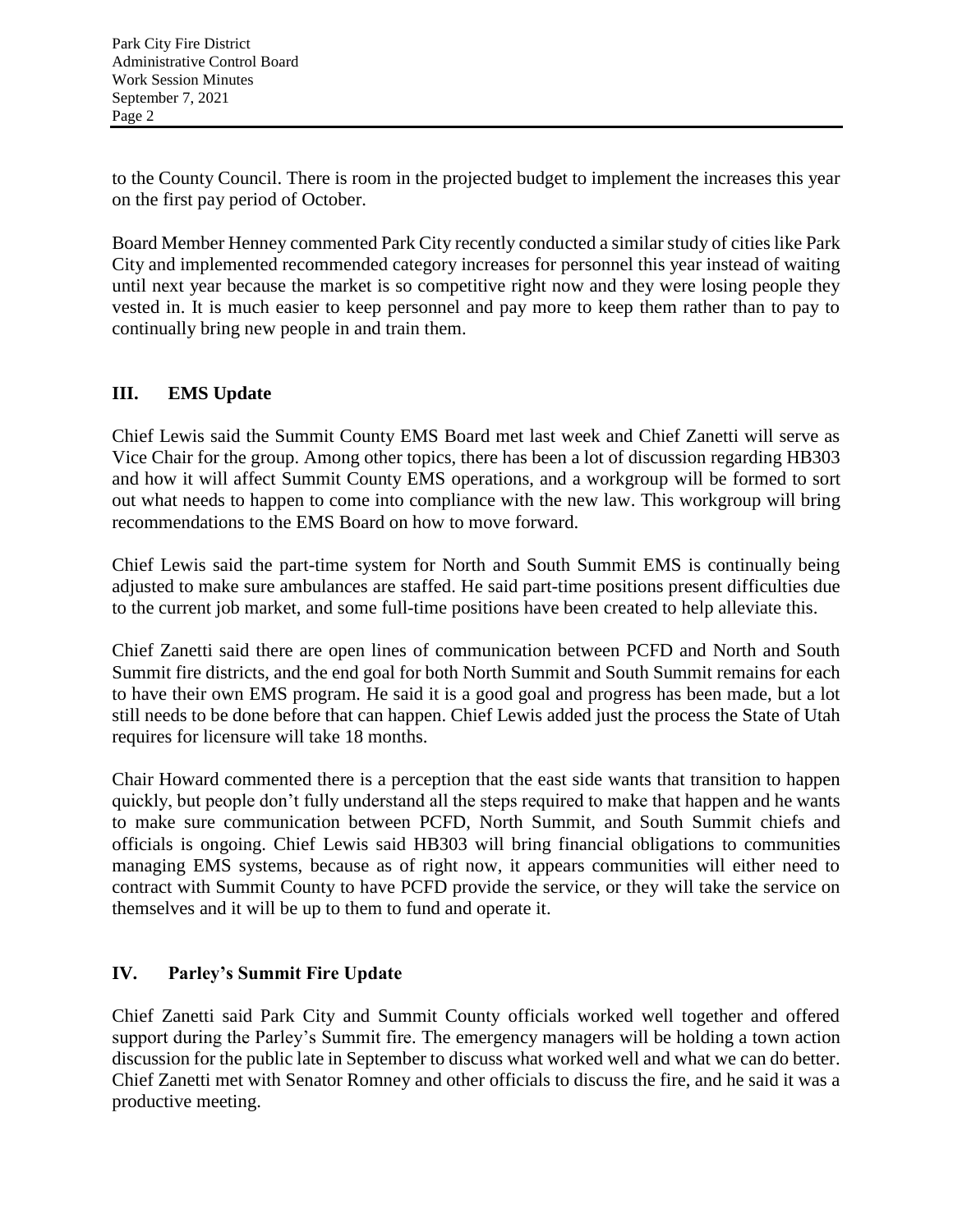Chief Emery said sometimes the best offense in facing a situation is knowing when outside assistance needs to be called in. When a wildland fire is threatening or has the potential to threaten structures, PCFD can call for air assistance without having to wait for the county fire warden to make the call. Chief Emery said he believes this is how the Parley's Summit Fire was prevented from becoming much more serious.

Chief Emery said at 1:16 p.m. on August 14, PCFD units were dispatched to a brush fire on I-80 eastbound at mile marker 137. This location is in the jurisdiction of the United Fire Authority (UFA), so as PCFD was sending units to the area for mutual aid, UFA was also sending units from Salt Lake. Chief Zanetti commented it is standard procedure for PCFD to respond as mutual aid for incidents on I-80 east of mile marker 137, regardless of the type of incident.

Chief Emery said PCFD was first on scene, and more importantly, as PCFD units were traveling westbound on I-80, the crews identified this was a situation where the fire was traveling very fast away from the roadway and more resources were going to be needed to combat it. Consequently, air resources were being called in by PCFD while they were still traveling westbound. Chief Emery said this quick action prevented the fire from gaining more ground on the first day and probably saved the incident from becoming a disaster.

Board Member Henney asked what PCFD had to do in order to get the authority to be able to request air resources without going through the fire warden or others. Chief Emery replied when PCFD took over the chipping program, it became covered by the state's insurance umbrella. Additionally, many hours of wildland training with Bryce Boyer and others have been completed by PCFD crews so they know when air assistance is warranted, and the process of contacting and coordinating air resources with the air agencies has been reviewed with those agencies many times. All of our frontline apparatus are equipped with VHF radios that can be used to communicate with air resources, and this was a big step for PCFD.

Board Member Henney asked if there are any other "bottlenecks" similar to when PCFD had to go through the fire warden for air resources that could hamper PCFD's response to wildland fires. Chief Emery replied PCFD has wildland apparatus and maintains good relationships with other agencies, providing mutual aid when needed, and said he has no doubt other agencies would come to the aid of PCFD if needed. He said no significant bottlenecks exist right now, and Chair Howard commented it seems any that come up are being addressed. Chief Zanetti said we are in a good position and PCFD crews have been working wildland fires more and more frequently over the past few years, which provides valuable experience in containing wildland fires.

Chief Emery continued with a summary of the first day of the fire, stating by 1:26 p.m., 1 helicopter, 2 single-engine air tankers, 3 forest service engines, 1 squad, and air attack command were all headed to the fire.

At 1:31 p.m., PCFD Battalion Chief Zwirn arrived on scene and determined there were 2 fires a half-mile apart, and an offensive fire attack from I-80 was coordinated. It was a wind-driven fire being pushed upwards toward Summit Park, and it became very clear air resources were needed as soon as possible.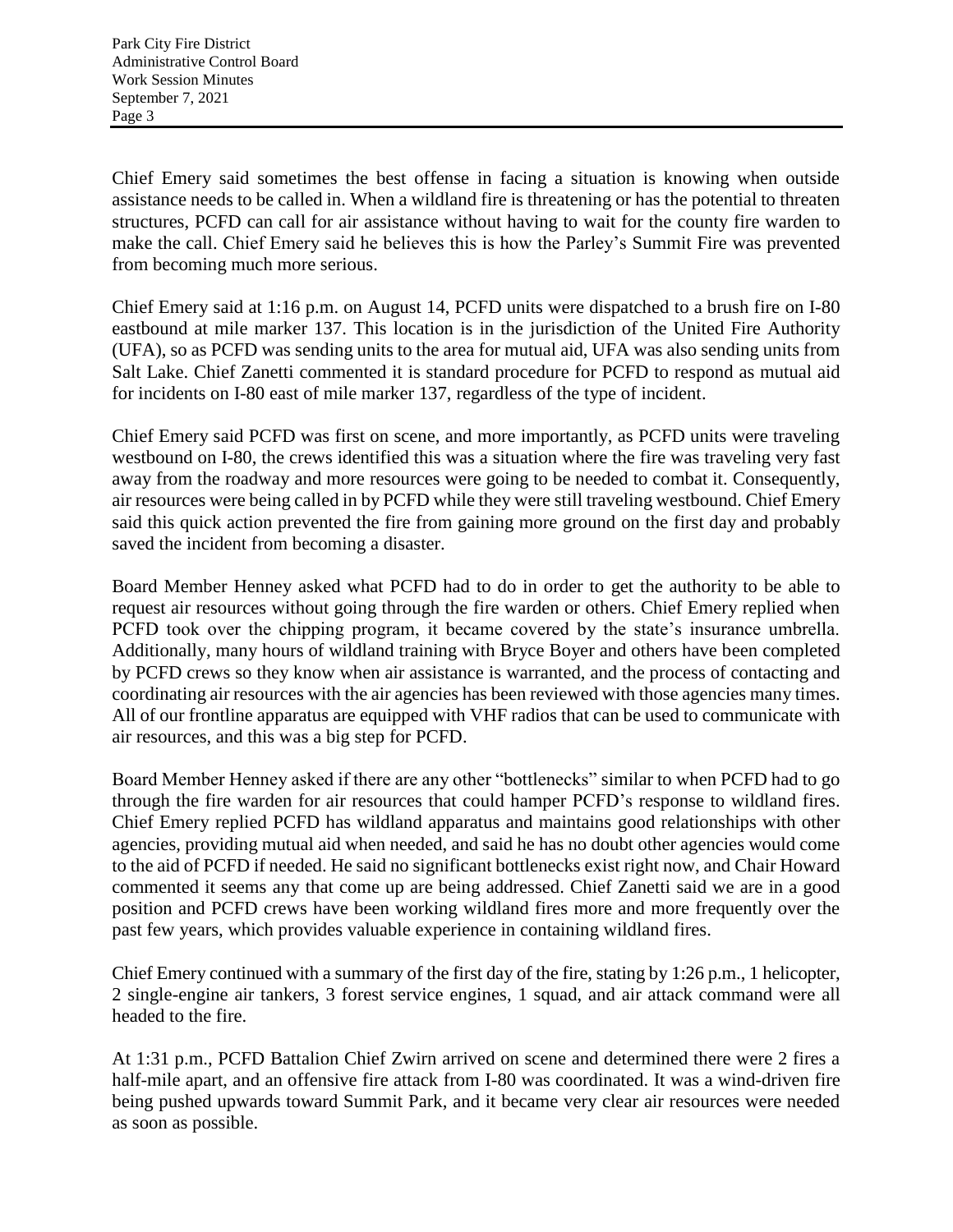At 2:00 p.m. air attack arrived, which was approximately 45 minutes after the fire began. Air attack is an aircraft that circles overhead and is in charge of helicopters and other aircraft at the fire. Air attack identified there were approximately 1,000 residents within a half-mile that were at risk and spotting was occurring at half a mile. A local IC Type 3 team was ordered.

At 2:12 p.m., air command ordered 4 additional air tankers from Colorado and Idaho for support, and Summit Park was ordered to evacuate with an evacuation rate of over 90%. The air tankers refueled and picked up retardant at Hill Air Force Base, and PCFD moved most of its resources into Summit Park for structure protection. Crews reported the evacuation went well and happened in an orderly fashion with no major issues.

At 2:40 p.m., the local fire warden ordered 6 hand crews, and at 3:06 p.m. incident command notified PCFD that life and property in Summit Park were imminently threatened. An IC Type 2 team, which is a federal team used for large incidents or high-value areas, was requested and approved at 3:10 p.m. Multiple agencies in Utah sent or offered assistance.

Pine Brook was ordered to evacuate at 3:30 p.m., and by 4:00 p.m. most of the fire was only reachable by aircraft and an aggressive air campaign was waged. Chief Emery said initial estimates put the fire at 2,500-3,000 acres after the first day. A recon flight on day 3 put the fire at roughly 500 acres on the first day, and after the third day the fire traveled approximately 40 more acres.

Chief Emery said in the area the fire occurred, there is a bowl-shaped area that bottoms out and then runs up the back side of Summit Park. He said incident command will often pick a ridgeline to drop retardant on because it serves as a natural fire break, and the incident commander ordered attacks in this bowl as well as dropping retardant on the ridgeline. The fire was stopped at the bottom of this bowl, and Chief Emery said it appears the fire was approximately 300 feet from making a run up the back of Summit Park and becoming a much more serious issue.

Chief Zanetti commented he felt the incident was stable on day 2 from a command standpoint, as there were multiple resources on site and PCFD was providing structure protection. He said early on, incident supervisors were telling him the fire was going to come over the ridge and a plan was made for how to handle it. Fortunately, the fire did not reach the ridge, and Chief Zanetti said incident command made all the right calls. A significant rain storm that moved through the area aided in suppression efforts and the fire was a non-threat after the storm.

Chair Howard asked if a definitive cause of the fire has been determined, and FM Owens replied it appears to have been a catalytic converter component from a vehicle.

# **V. Recruit Camp Update**

Chief Zanetti introduced Max Dosher as the new Training Battalion Chief. Chief Dosher is running the current recruit camp with 12 recruits, which is the largest camp ever. Chief Dosher said in addition to hazmat operations and Firefighter I and II certifications, the recruits will also graduate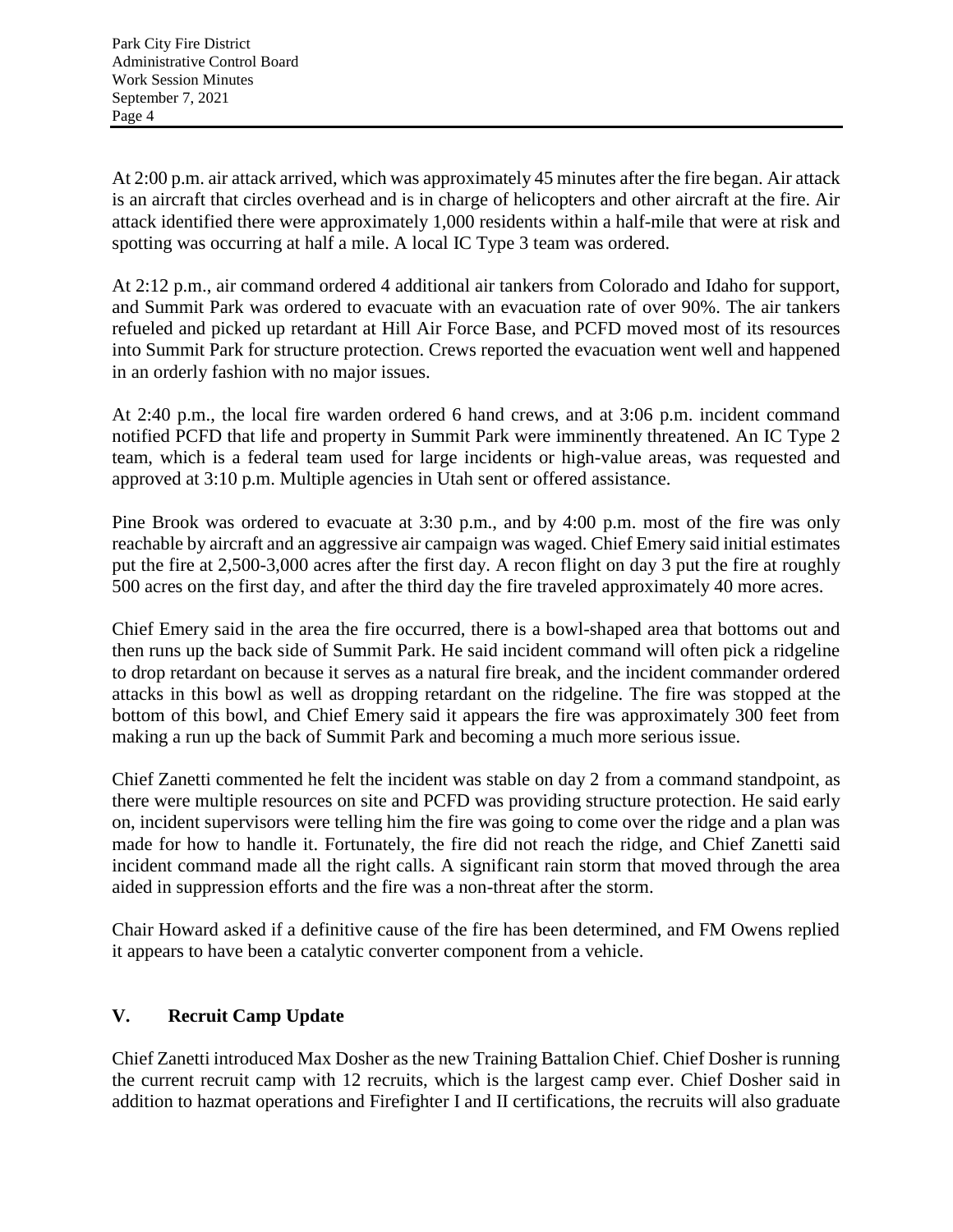with their AEMT, wildland, and ADO and aerial certifications, which is more than any recruits have ever graduated with. Today was the first day of camp and it will run for 13 weeks.

Crews have begun the yearly task performance test (TPT), Chief Dosher said about two-thirds of the crews have completed the test and no problems have been encountered so far.

**Work Session Concluded:** 6:30 p.m.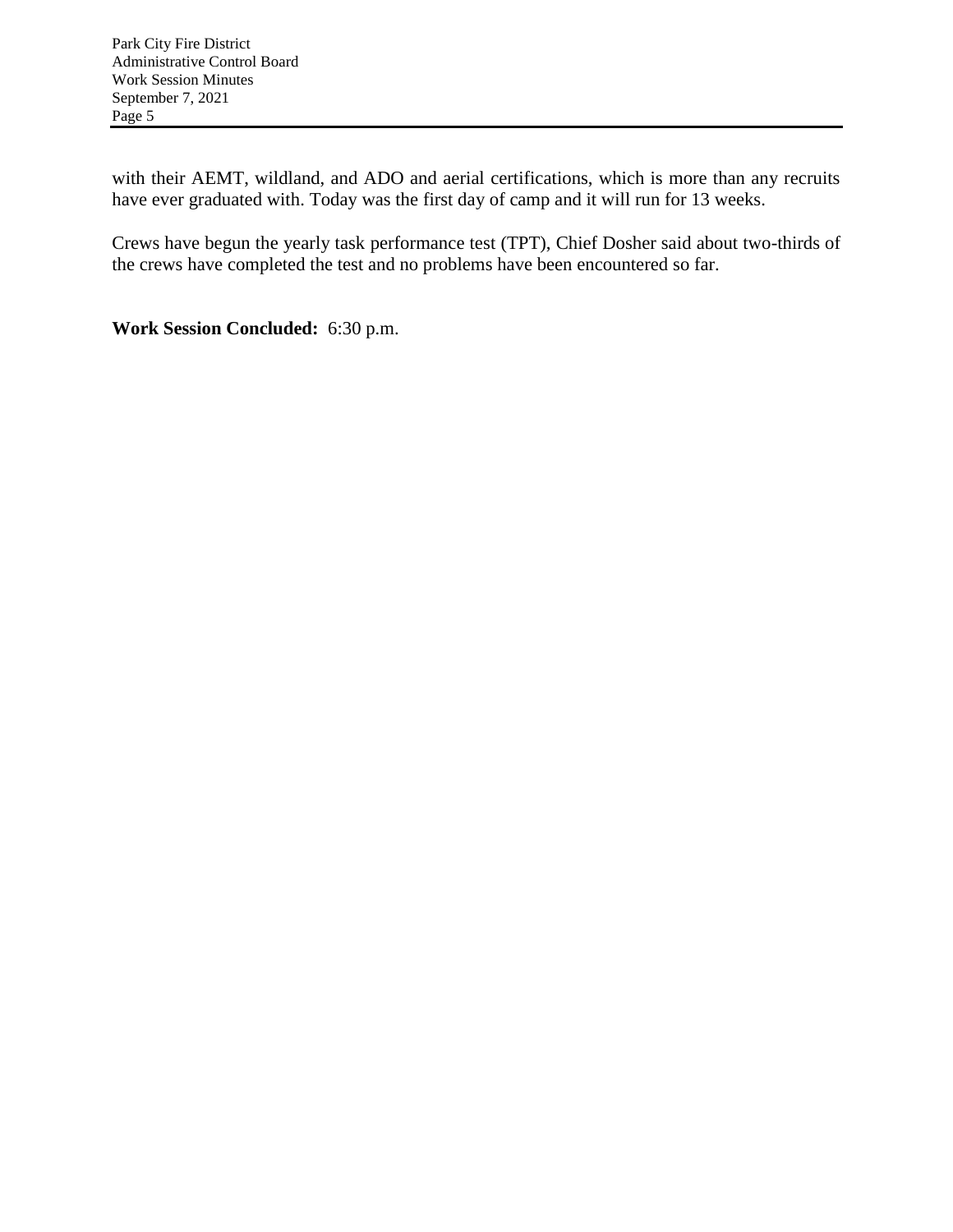### **Park City Fire Service District Administrative Control Board – Regular Meeting Minutes Fire District Administrative Office Building September 7, 2021**

Meeting was held at the anchor location of the Park City Fire Service District Administrative Office Building, 736 West Bitner Rd., Park City, Utah, 84098, and electronically via Zoom

#### **Administrative Control Board regular meeting called to order: 6:30 p.m.**

- **Board Members Present:** Chair Michael Howard, Vice Chair Alex Butwinski, Treasurer Christina Miller, Secretary Jay Dyal, and Board Member Tim Henney
- **District Personnel Present:** Chief Bob Zanetti, Deputy Chief Pete Emery, Battalion Chief Ashley Lewis, Battalion Chief Max Dosher, Fire Marshal Mike Owens, Captain Scott Greenwood, Chief Financial Officer Del Barney, Human Resources Officer Patti Berry, and Admin. Asst. Debbie Colgan

## **I. Roll Call**

Chair Howard began the meeting by conducting a roll call.

**II.** Approval of August 3, 2021, Meeting Minutes

With the correction of a name, Secretary Dyal made a motion to approve the minutes of the August 3, 2021, Administrative Control Board meeting minutes. The motion was seconded by Treasurer Miller and passed unanimously, 4-0. Board Member Henny abstained from voting, as he was not present for the August 3, 2021, meeting.

#### **III. Public Input**

There was no public input.

#### **IV. Board Member Reports and Business**

#### **A. Correspondence**

There was no discussion of the correspondence.

#### **B. Financial**

There was no discussion of the financial correspondence.

#### **V. Old Business**

There was not any old business.